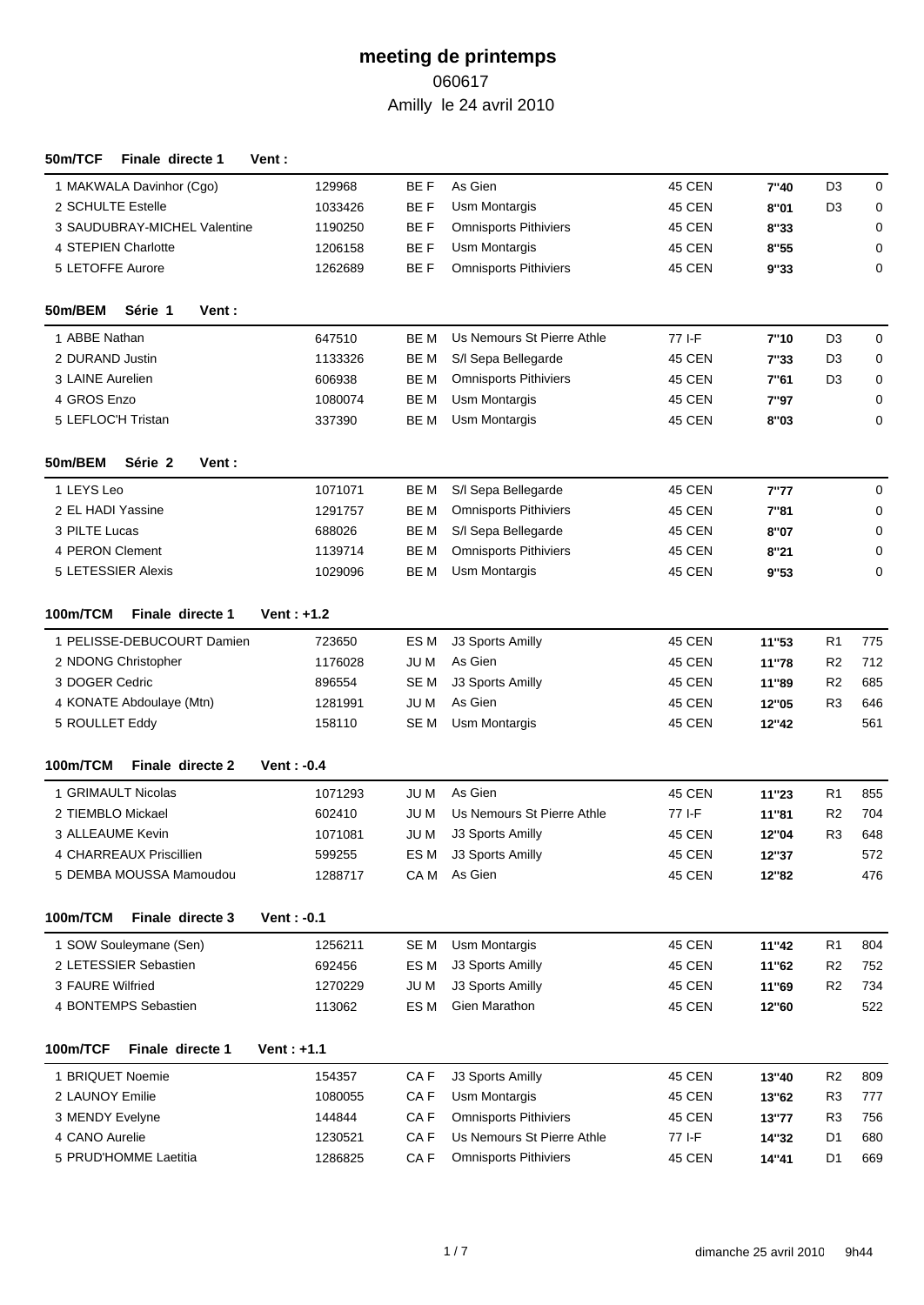| 100m/MIF          | Finale directe 1           | Vent :             |                 |                                |               |           |                |     |
|-------------------|----------------------------|--------------------|-----------------|--------------------------------|---------------|-----------|----------------|-----|
| 1 PASQUION Shaan  |                            | 1033422            | BE F            | Usm Montargis                  | 45 CEN        | 13"97     | D <sub>3</sub> | 728 |
|                   | 2 KIMBAYA Maryse (Cgo)     | 1116819            | MI F            | As Gien                        | <b>45 CEN</b> | 14"18     | D <sub>1</sub> | 699 |
| 3 PLEAU Marion    |                            | 1005693            | MI F            | J3 Sports Amilly               | <b>45 CEN</b> | 14"68     | D <sub>2</sub> | 633 |
| 4 PATRY Charlene  |                            | 1009030            | MI F            | Gien Marathon                  | 45 CEN        | 15"41     |                | 542 |
| 100m/MIM          | Finale directe 1           | <b>Vent</b> : +1.0 |                 |                                |               |           |                |     |
| 1 DOREE Gregoire  |                            | 699938             | MI M            | Us Nemours St Pierre Athle     | 77 I-F        | 12"48     | R <sub>3</sub> | 548 |
| 2 GRIFFE Dimitri  |                            | 1078473            | MI M            | As Fleury Les Aubrais Saran At | 45 CEN        | 12"69     | D <sub>1</sub> | 503 |
|                   | 3 GOULARD Alexandre        | 688405             | MI M            | J3 Sports Amilly               | <b>45 CEN</b> | 13"29     | D <sub>2</sub> | 385 |
| 4 MAROIS Frederic |                            | 1254104            | MI M            | S/I Sepa Bellegarde            | <b>45 CEN</b> | 13"77     |                | 302 |
| 100m/MIM          | Finale directe 2           | <b>Vent: -0.8</b>  |                 |                                |               |           |                |     |
| 1 BESNARD Romain  |                            | 1023461            | MI M            | <b>Usm Montargis</b>           | 45 CEN        | 13"68     |                | 317 |
| 2 DUBOIS Yoann    |                            | 688027             | MI M            | S/I Sepa Bellegarde            | <b>45 CEN</b> | 13"96     |                | 272 |
|                   | 3 BALUSSAUD Jordan         | 1251359            | MI M            | J3 Sports Amilly               | <b>45 CEN</b> | 15"29     |                | 106 |
|                   | <b>HEBRAS</b> Jerome       | 1257190            | MI M            | As Gien                        | 45 CEN        | <b>NP</b> |                | 0   |
| 200m/TCF          | Finale directe 1           | Vent: -1.0         |                 |                                |               |           |                |     |
| 1 TIEMBLO Elodie  |                            | 417061             | ES <sub>F</sub> | Us Nemours St Pierre Athle     | $77$ I-F      | 27"22     | R <sub>1</sub> | 843 |
|                   | 2 MAKWALA Horda (Cgo)      | 111667             | CA <sub>F</sub> | As Gien                        | <b>45 CEN</b> | 28"59     | R <sub>3</sub> | 755 |
| 3 MENDY Evelyne   |                            | 144844             | CA F            | <b>Omnisports Pithiviers</b>   | 45 CEN        | 28"87     | R <sub>3</sub> | 738 |
| 4 CANO Aurelie    |                            | 1230521            | CA <sub>F</sub> | Us Nemours St Pierre Athle     | 77 I-F        | 30"49     | D <sub>1</sub> | 642 |
| 5 GAUVIN Aurelie  |                            | 180091             | ES <sub>F</sub> | As Gien                        | 45 CEN        | 30"97     |                | 615 |
| 200m/TCM          | Finale directe 1           | Vent :             |                 |                                |               |           |                |     |
|                   | 1 PELISSE-DEBUCOURT Damien | 723650             | ES M            | J3 Sports Amilly               | 45 CEN        | 23"59     | R <sub>2</sub> | 739 |
|                   | 2 KONATE Abdoulaye (Mtn)   | 1281991            | JU M            | As Gien                        | 45 CEN        | 24"36     | R <sub>3</sub> | 650 |
| 3 CREPET David    |                            | 1175920            | CA M            | As Fleury Les Aubrais Saran At | 45 CEN        | 24"48     | R <sub>3</sub> | 636 |
|                   | 4 NDONG Christopher        | 1176028            | JU M            | As Gien                        | 45 CEN        | 24"55     | R <sub>3</sub> | 629 |
| 5 ALLEAUME Kevin  |                            | 1071081            | JU M            | J3 Sports Amilly               | 45 CEN        | 24"67     | R <sub>3</sub> | 616 |
| 200m/TCM          | Finale directe 2           | Vent : - 0.8       |                 |                                |               |           |                |     |
|                   | 1 GRIMAULT Nicolas         | 1071293            | JU M            | As Gien                        | <b>45 CEN</b> | 23"06     | R <sub>1</sub> | 803 |
|                   | 2 BALUSSAUD Morgan         | 527005             | ES <sub>M</sub> | J3 Sports Amilly               | 45 CEN        | 24"71     | R <sub>3</sub> | 611 |
|                   | 3 CHARREAUX Priscillien    | 599255             | ES M            | J3 Sports Amilly               | <b>45 CEN</b> | 24"91     | R <sub>3</sub> | 590 |
|                   | 4 DEMBA MOUSSA Mamoudou    | 1288717            | CA M            | As Gien                        | <b>45 CEN</b> | 25"99     | D <sub>1</sub> | 480 |
| 200m/TCM          | Finale directe 3           | Vent: $+0.6$       |                 |                                |               |           |                |     |
| 1 FAURE Wilfried  |                            | 1270229            | JU M            | J3 Sports Amilly               | <b>45 CEN</b> | 23"66     | R <sub>2</sub> | 730 |
|                   | 2 LETESSIER Sebastien      | 692456             | ES <sub>M</sub> | J3 Sports Amilly               | <b>45 CEN</b> | 23"72     | R <sub>2</sub> | 723 |
| 3 SIRIGU Pierre   |                            | 173792             | CA M            | Gien Marathon                  | <b>45 CEN</b> | 27"39     |                | 355 |
|                   | SOW Souleymane (Sen)       | 1256211            | SE <sub>M</sub> | Usm Montargis                  | <b>45 CEN</b> | <b>NP</b> |                | 0   |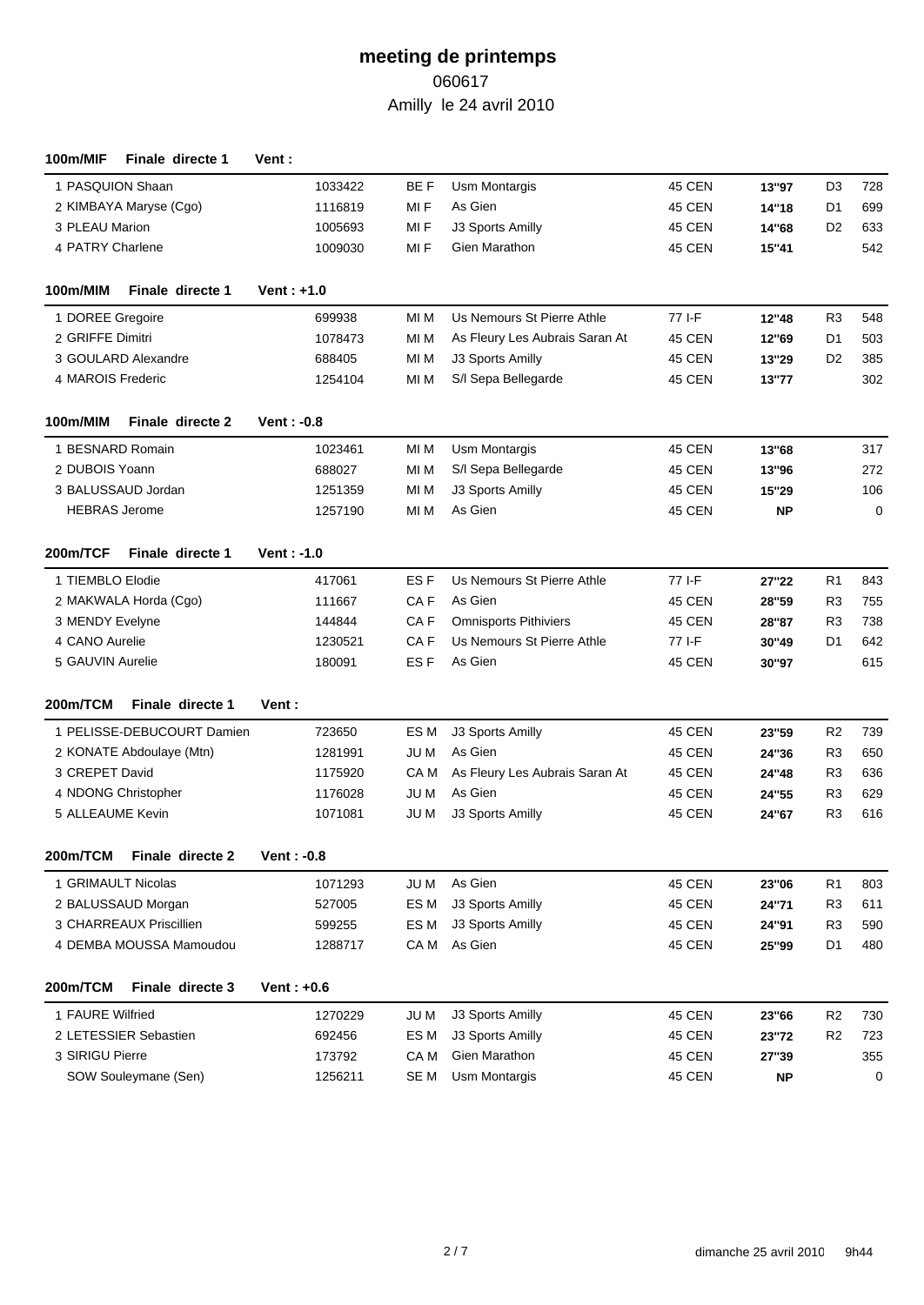#### **400m/TCM Finale directe 1**

| 1 FAURE Wilfried                         | 1270229      | JU M            | J3 Sports Amilly               | 45 CEN        | 50"99            | R <sub>1</sub> | 825         |
|------------------------------------------|--------------|-----------------|--------------------------------|---------------|------------------|----------------|-------------|
| 2 PELISSE-DEBUCOURT Damien               | 723650       | ES <sub>M</sub> | J3 Sports Amilly               | 45 CEN        | 52"04            | R <sub>1</sub> | 770         |
| 3 BALUSSAUD Morgan                       | 527005       | ES <sub>M</sub> | J3 Sports Amilly               | 45 CEN        | 56"43            | R <sub>3</sub> | 561         |
| 4 BONTEMPS Sebastien                     | 113062       | ES <sub>M</sub> | Gien Marathon                  | 45 CEN        | 58"06            | R <sub>3</sub> | 491         |
| 5 ANATOLE Corantin                       | 506815       | JU M            | As Gien                        | 45 CEN        | 58"68            |                | 466         |
| 1 000m/TCC<br>Finale directe 1           |              |                 |                                |               |                  |                |             |
| 1 GRIMAULT Romain                        | 454886       | JU M            | J3 Sports Amilly               | 45 CEN        | 2'41"10          | R <sub>2</sub> | 701         |
| 2 MEDUS Lilian                           | 167001       | SE <sub>M</sub> | S/I Avon Fontainebleau Athleti | 77 I-F        | 2'54"48          |                | 495         |
| 3 BONGIBAULT Siegfried                   | 1243578      | CA M            | J3 Sports Amilly               | 45 CEN        | 3'02"35          |                | 391         |
| 4 GRESSEL Vincent                        | 1283865      | BE M            | As Fleury Les Aubrais Saran At | 45 CEN        | 3'22"76          | D <sub>3</sub> | 177         |
| 5 COSTE Soline                           | 1131987      | MI F            | <b>Omnisports Pithiviers</b>   | 45 CEN        | 3'27"30          | R <sub>3</sub> | 584         |
| 100m Haies (91)/TCF<br>Finale directe 1  | Vent: $+1.3$ |                 |                                |               |                  |                |             |
| 1 ASSELIN Marine                         | 563092       | ES <sub>F</sub> | S/I Sepa Bellegarde            | 45 CEN        | 17"83            |                | $\mathbf 0$ |
| 110m Haies (106)/TCM<br>Finale directe 1 | Vent: $+1.6$ |                 |                                |               |                  |                |             |
| 1 COFFINEAU Etienne                      | 821159       | SE <sub>M</sub> | S/I Sepa Bellegarde            | 45 CEN        | 16"88            | R <sub>2</sub> | 689         |
| 2 BOURILLON Baptiste                     | 680156       | JU M            | S/I Sepa Bellegarde            | 45 CEN        | 17"84            | R <sub>3</sub> | 575         |
|                                          |              |                 |                                |               |                  |                |             |
| 400m Haies (91)/TCM<br>Finale directe 1  |              |                 |                                |               |                  |                |             |
| 1 ONAL Yunus                             | 1173477      | JU M            | J3 Sports Amilly               | 45 CEN        | 66"86            | R <sub>3</sub> | 517         |
| 2 DOGER Cedric                           | 896554       | SE <sub>M</sub> | J3 Sports Amilly               | <b>45 CEN</b> | 69"53            |                | 441         |
| 3 VIALLON Fabrice                        | 222498       | VE M            | J3 Sports Amilly               | <b>45 CEN</b> | 73"65            |                | 336         |
| Hauteur/TCM<br>Finale directe 1          |              |                 |                                |               |                  |                |             |
| 1 TIEMBLO Mickael                        | 602410       | <b>JUM</b>      | Us Nemours St Pierre Athle     | $77$ I-F      | 1m65             |                | 538         |
| 2 ALLEAUME Kevin                         | 1071081      | JU M            | J3 Sports Amilly               | <b>45 CEN</b> | 1m40             |                | 307         |
| 3 DURAND Justin                          | 1133326      | BE M            | S/I Sepa Bellegarde            | 45 CEN        | 1 <sub>m25</sub> |                | 171         |
| 4 PILTE Lucas                            | 688026       | BE M            | S/I Sepa Bellegarde            | 45 CEN        | 1 <sub>m10</sub> |                | 36          |
| 5 LEYS Leo                               | 1071071      | BE M            | S/I Sepa Bellegarde            | 45 CEN        | X                |                | 0           |
| Hauteur/TCF<br>Finale directe 1          |              |                 |                                |               |                  |                |             |
| 1 DURAND Amelie                          | 1249229      | CA <sub>F</sub> | S/I Sepa Bellegarde            | <b>45 CEN</b> | 1m40             | D <sub>1</sub> | 565         |
| 2 PASQUION Shaan                         | 1033422      | BE F            | Usm Montargis                  | 45 CEN        | 1m20             | D <sub>3</sub> | 357         |
| 2 MEYER Lucie                            | 1031501      | BE F            | J3 Sports Amilly               | <b>45 CEN</b> | 1m20             | D <sub>3</sub> | 357         |
| 4 SCHULTE Estelle                        | 1033426      | BE F            | <b>Usm Montargis</b>           | 45 CEN        | 1m15             |                | 306         |
| 5 CERTAIN Carla                          | 1136223      | BE F            | Usm Montargis                  | <b>45 CEN</b> | 1m10             |                | 255         |
| Perche/TCF<br>Finale directe 1           |              |                 |                                |               |                  |                |             |
| 1 LEHNERT Anais                          | 123179       | JU F            | J3 Sports Amilly               | 45 CEN        | 3m40             | N2             | 775         |
| 2 WOLFF Pascale                          | 656144       | VE F            | Antony Athletisme 92           | 92 I-F        | 3m20             | N <sub>3</sub> | 705         |
| 3 GAUVIN Aurelie                         | 180091       | ES F            | As Gien                        | 45 CEN        | 2m50             | R <sub>3</sub> | 463         |
| 4 ASSELIN Marine                         | 563092       | ES F            | S/I Sepa Bellegarde            | <b>45 CEN</b> | 2m30             |                | 395         |
| Perche / MIM<br>Finale directe 1         |              |                 |                                |               |                  |                |             |
| 1 DUBOIS Yoann                           | 688027       | MI M            | S/I Sepa Bellegarde            | <b>45 CEN</b> | 2m80             | D <sub>1</sub> | 350         |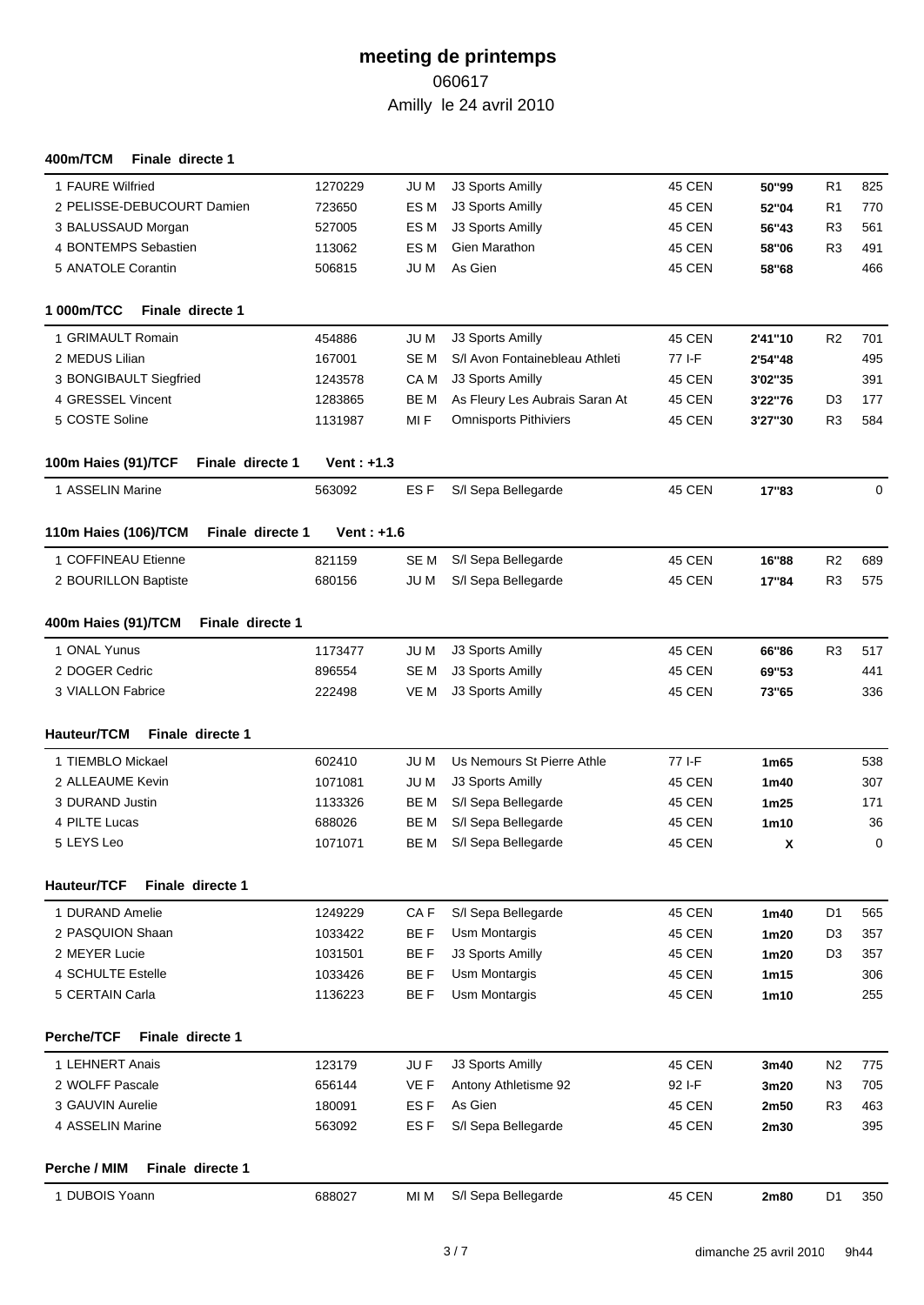| Perche / JUM<br>Finale directe 1           |         |                 |                                |               |                   |                |     |
|--------------------------------------------|---------|-----------------|--------------------------------|---------------|-------------------|----------------|-----|
| 1 BOURILLON Baptiste                       | 680156  | JU M            | S/I Sepa Bellegarde            | 45 CEN        | 3m40              | R <sub>3</sub> | 513 |
| Longueur/TCM<br>Finale directe 1           |         |                 |                                |               |                   |                |     |
| 1 GASTELLIER Quentin                       | 1133465 | JU M            | J3 Sports Amilly               | 45 CEN        | 6m22 (NC)         | R <sub>2</sub> | 757 |
| 2 PELISSE-DEBUCOURT Damien                 | 723650  | ES M            | J3 Sports Amilly               | 45 CEN        | 5m76 (NC)         | R <sub>3</sub> | 663 |
| 3 TIEMBLO Mickael                          | 602410  | JU M            | Us Nemours St Pierre Athle     | 77 I-F        | 5m70 (NC)         | R <sub>3</sub> | 651 |
| 4 CREPET David                             | 1175920 | CA M            | As Fleury Les Aubrais Saran At | 45 CEN        | 5m62 (NC)         | D <sub>1</sub> | 634 |
| 5 FAURE Wilfried                           | 1270229 | JU M            | J3 Sports Amilly               | 45 CEN        | 5m48 (NC)         |                | 606 |
| Finale directe 1<br>Longueur/TCF           |         |                 |                                |               |                   |                |     |
| 1 LAUNOY Emilie                            | 1080055 | CA F            | Usm Montargis                  | 45 CEN        | 4m52 (NC)         | D <sub>1</sub> | 627 |
| 2 MENDY Evelyne                            | 144844  | CA <sub>F</sub> | <b>Omnisports Pithiviers</b>   | 45 CEN        | 4m34 (NC)         | D <sub>1</sub> | 587 |
| 3 MAKWALA Davinhor (Cgo)                   | 129968  | BE F            | As Gien                        | 45 CEN        | 4m18 (NC)         | D <sub>3</sub> | 550 |
| 4 MAKWALA Horda (Cgo)                      | 111667  | CA <sub>F</sub> | As Gien                        | 45 CEN        | 4m00 (NC)         |                | 510 |
| 5 PATRY Charlene                           | 1009030 | MI F            | Gien Marathon                  | 45 CEN        | 3m92 (NC)         |                | 492 |
| Longueur/TCF<br>Finale directe 2           |         |                 |                                |               |                   |                |     |
| 1 BRIQUET Noemie                           | 154357  | CAF             | J3 Sports Amilly               | 45 CEN        | 4m97 (NC)         | R <sub>2</sub> | 730 |
| 2 PRUD'HOMME Laetitia                      | 1286825 | CA F            | <b>Omnisports Pithiviers</b>   | 45 CEN        | 4m19 (NC)         |                | 553 |
| 3 PASQUION Shaan                           | 1033422 | BE F            | Usm Montargis                  | 45 CEN        | 4m10 (NC)         | D <sub>3</sub> | 532 |
| 4 KIMBAYA Maryse (Cgo)                     | 1116819 | MI F            | As Gien                        | 45 CEN        | 3m76 (NC)         |                | 456 |
| 5 PLEAU Marion                             | 1005693 | MI F            | J3 Sports Amilly               | 45 CEN        | 3m62 (NC)         |                | 425 |
| <b>Triple Saut/TCF</b><br>Finale directe 1 |         |                 |                                |               |                   |                |     |
| 1 ARCHENAULT Lucie                         | 601916  | ES F            | S/I Sepa Bellegarde            | 45 CEN        | 9m81 (NC)         | R <sub>3</sub> | 637 |
| 2 LAUNOY Emilie                            | 1080055 | CA F            | <b>Usm Montargis</b>           | 45 CEN        | 9m65 (NC)         | R <sub>3</sub> | 619 |
| 3 GRIMAULT Claire                          | 1071294 | CA <sub>F</sub> | As Gien                        | 45 CEN        | 9m20 (NC)         | D <sub>1</sub> | 569 |
| 4 STEPIEN Charlotte                        | 1206158 | BE F            | Usm Montargis                  | 45 CEN        | 8m15 (NC)         | D <sub>3</sub> | 454 |
| 5 CERTAIN Carla                            | 1136223 | BE F            | Usm Montargis                  | 45 CEN        | 7m94 (NC)         |                | 432 |
| <b>Triple Saut/TCM</b><br>Finale directe 1 |         |                 |                                |               |                   |                |     |
| 1 EL GHAZNI Si-mohamed                     | 1218966 | SE M            | J3 Sports Amilly               |               | 45 CEN 12m20 (NC) | R <sub>3</sub> | 640 |
| 2 ROULLET Eddy                             | 158110  | SE M            | <b>Usm Montargis</b>           |               | 45 CEN 11m80 (NC) | R <sub>3</sub> | 599 |
| Poids (2 Kg) / BEF<br>Finale directe 1     |         |                 |                                |               |                   |                |     |
| 1 OPPILLIART Athenais                      | 1216154 | BE F            | Gien Marathon                  | 45 CEN        | 8m68              | D <sub>3</sub> | 460 |
| 2 STEPIEN Charlotte                        | 1206158 | BE F            | Usm Montargis                  | <b>45 CEN</b> | 8m55              | D3             | 452 |
| 3 SAUDUBRAY-MICHEL Valentine               | 1190250 | BE F            | <b>Omnisports Pithiviers</b>   | <b>45 CEN</b> | 7m78              | D3             | 404 |
| 4 LETOFFE Aurore                           | 1262689 | BE F            | <b>Omnisports Pithiviers</b>   | <b>45 CEN</b> | 6m76              |                | 342 |
| Poids (3 Kg)/MIF<br>Finale directe 1       |         |                 |                                |               |                   |                |     |
| 1 COSTE Soline                             | 1131987 | MI F            | <b>Omnisports Pithiviers</b>   | 45 CEN        | 5m49              |                | 264 |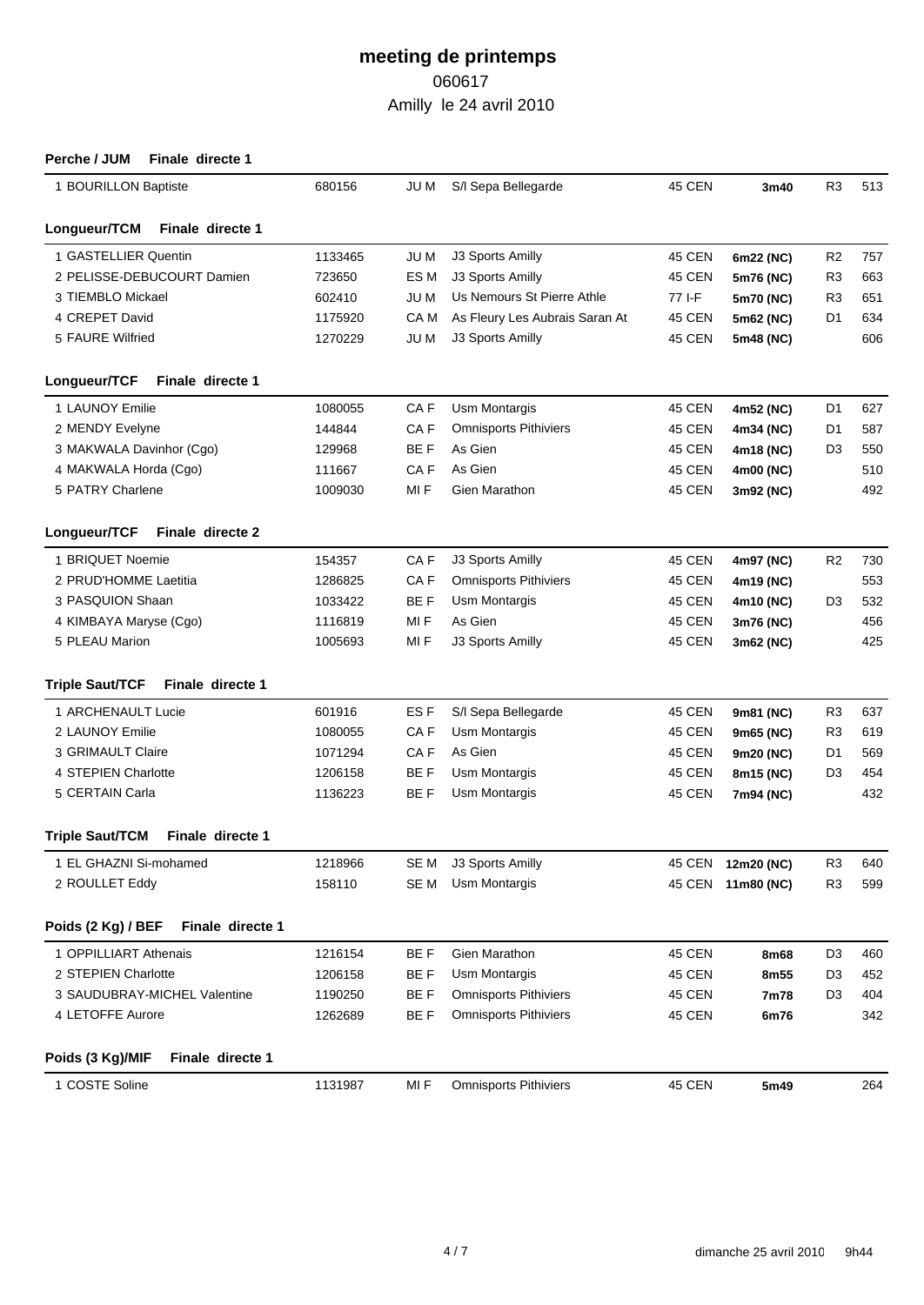| Poids (3 Kg)/BEM<br>Finale directe 1      |         |                 |                              |               |       |                |     |
|-------------------------------------------|---------|-----------------|------------------------------|---------------|-------|----------------|-----|
| 1 DURAND Justin                           | 1133326 | BE M            | S/I Sepa Bellegarde          | 45 CEN        | 9m02  | D <sub>3</sub> | 464 |
| 2 GROS Enzo                               | 1080074 | BE M            | Usm Montargis                | <b>45 CEN</b> | 7m25  |                | 359 |
| 3 EL HADI Yassine                         | 1291757 | BE M            | <b>Omnisports Pithiviers</b> | <b>45 CEN</b> | 7m16  |                | 354 |
| 4 LEFLOC'H Tristan                        | 337390  | BE M            | <b>Usm Montargis</b>         | 45 CEN        | 6m07  |                | 289 |
| 5 LETESSIER Alexis                        | 1029096 | BE M            | Usm Montargis                | <b>45 CEN</b> | 4m46  |                | 194 |
| Poids (3 Kg)/BEM<br>Finale directe 1      |         |                 |                              |               |       |                |     |
| 1 LAINE Aurelien                          | 606938  | BE M            | <b>Omnisports Pithiviers</b> | 45 CEN        | 6m15  |                | 294 |
| Poids (4 Kg)/TCF<br>Finale directe 1      |         |                 |                              |               |       |                |     |
| 1 FERRE Magali                            | 473183  | SE F            | J3 Sports Amilly             | 45 CEN        | 8m60  | R <sub>3</sub> | 455 |
| 2 ROSSI Kimberley                         | 1280454 | CA F            | Us Nemours St Pierre Athle   | 77 I-F        | 7m58  | D1             | 392 |
| 3 LEGER Julie                             | 211700  | ES <sub>F</sub> | J3 Sports Amilly             | <b>45 CEN</b> | 6m81  |                | 345 |
| 4 LEFEVRE Esmeralda                       | 1227049 | CA F            | Gien Marathon                | <b>45 CEN</b> | 5m27  |                | 250 |
| Poids (4 Kg)/MIM<br>Finale directe 1      |         |                 |                              |               |       |                |     |
| 1 GOULARD Alexandre                       | 688405  | MI M            | J3 Sports Amilly             | <b>45 CEN</b> | 8m83  |                | 452 |
| Finale directe 1<br>Poids (5 Kg) / CAM    |         |                 |                              |               |       |                |     |
| 1 SIRIGU Pierre                           | 173792  | CA M            | <b>Gien Marathon</b>         | 45 CEN        | 7m70  |                | 386 |
| 2 PATRY Sylvain                           | 1225156 | CA M            | <b>Gien Marathon</b>         | <b>45 CEN</b> | 6m62  |                | 322 |
| Finale directe 1<br>Poids (6 Kg) / JUM    |         |                 |                              |               |       |                |     |
| 1 DAGEE Frederic                          | 1014201 | JU M            | J3 Sports Amilly             | 45 CEN        | 17m30 | N <sub>2</sub> | 958 |
| 2 CHANGEUX Quentin                        | 442941  | JU M            | <b>Omnisports Pithiviers</b> | <b>45 CEN</b> | 12m71 | R <sub>2</sub> | 683 |
| 3 FROT Baptiste                           | 1004777 | JU M            | <b>Omnisports Pithiviers</b> | 45 CEN        | 11m55 | R <sub>3</sub> | 614 |
| 4 GASTELLIER Quentin                      | 1133465 | <b>JUM</b>      | J3 Sports Amilly             | <b>45 CEN</b> | 10m49 |                | 551 |
| 5 ROUGHOL Jimmy                           | 522785  | <b>JUM</b>      | J3 Sports Amilly             | 45 CEN        | 9m69  |                | 504 |
| Finale directe 1<br>Poids (7 Kg) / SEM    |         |                 |                              |               |       |                |     |
| 1 HORBATY Jean-pierre                     | 947439  |                 | SE M J3 Sports Amilly        | <b>45 CEN</b> | 15m95 | N <sub>2</sub> | 877 |
| 2 LAURENT Mickael                         | 356217  | SE M            | <b>Omnisports Pithiviers</b> | <b>45 CEN</b> | 13m96 | N <sub>3</sub> | 758 |
| Poids (7 Kg) / ESM<br>Finale directe 1    |         |                 |                              |               |       |                |     |
| 1 LAURENT Alexandre                       | 535819  | ES M            | <b>Omnisports Pithiviers</b> | <b>45 CEN</b> | 14m94 | N <sub>3</sub> | 816 |
| Poids (7 Kg) / VEM<br>Finale directe 1    |         |                 |                              |               |       |                |     |
| 1 DERIVERY Dominique                      | 360911  | VE M            | J3 Sports Amilly             | <b>45 CEN</b> | 10m65 | R <sub>3</sub> | 561 |
| 2 ABBE Nicolas                            | 934229  | VE M            | Us Nemours St Pierre Athle   | 77 I-F        | 9m09  | D <sub>1</sub> | 468 |
| Finale directe 1<br>Disque (0.8 Kg) / MIF |         |                 |                              |               |       |                |     |
| 1 PATRY Charlene                          | 1009030 | MI F            | Gien Marathon                | <b>45 CEN</b> | 16m27 |                | 229 |
| 2 KYEREMEH Cindy                          | 180247  | MI F            | As Gien                      | <b>45 CEN</b> | 15m03 |                | 207 |
| 3 BOUDOUH Salina                          | 883060  | MI F            | As Gien                      | <b>45 CEN</b> | 14m90 |                | 204 |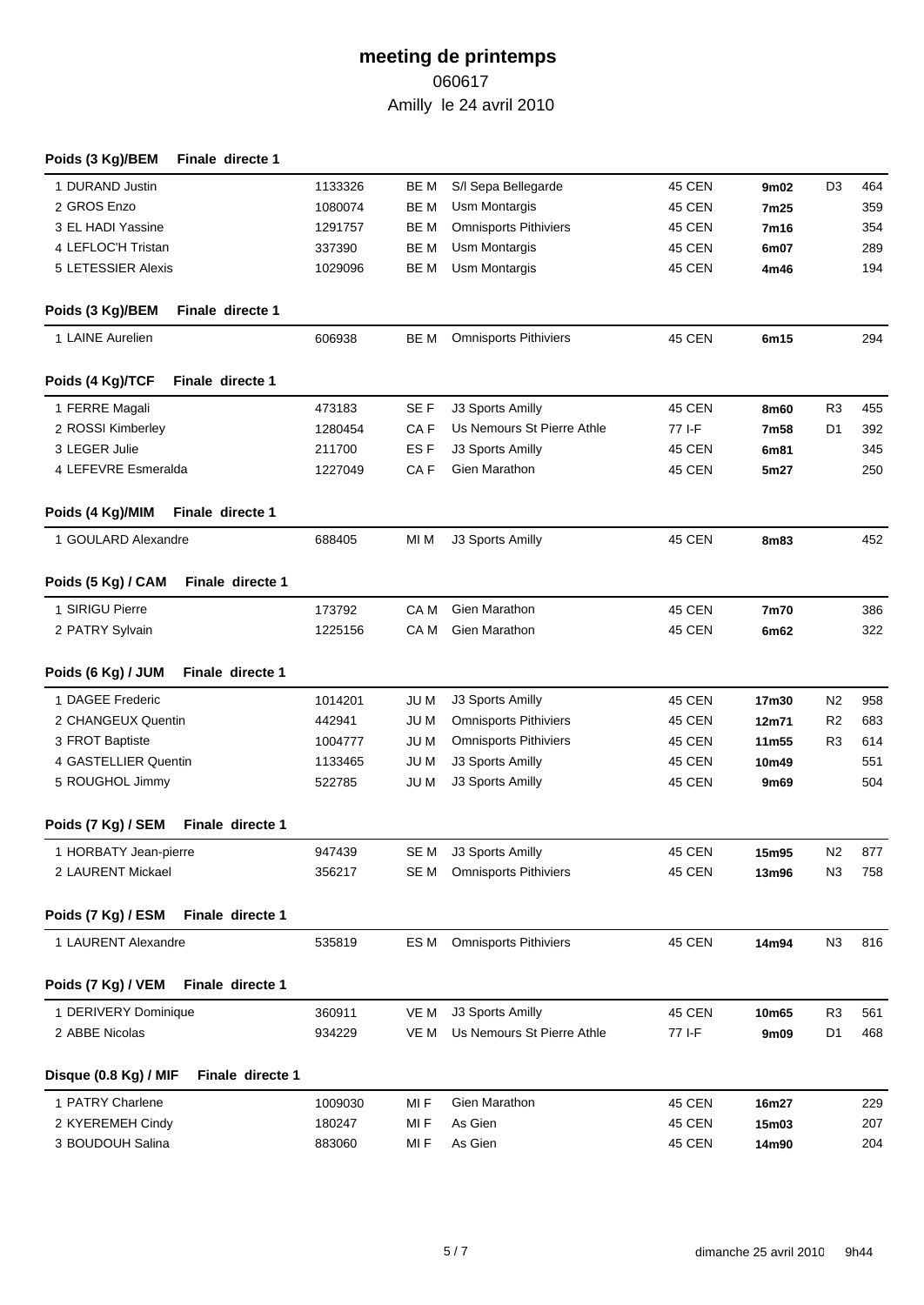| Disque (1.0 Kg)/CAF      | Finale directe 1 |         |                 |                                |               |       |                |      |
|--------------------------|------------------|---------|-----------------|--------------------------------|---------------|-------|----------------|------|
| 1 ROSSI Kimberley        |                  | 1280454 | CA F            | Us Nemours St Pierre Athle     | 77 I-F        | 22m28 |                | 340  |
| 2 DURAND Amelie          |                  | 1249229 | CA <sub>F</sub> | S/I Sepa Bellegarde            | 45 CEN        | 20m02 |                | 298  |
| 3 LALLEMAND Penelope     |                  | 1260952 | CA F            | S/I Sepa Bellegarde            | <b>45 CEN</b> | 13m41 |                | 177  |
| Disque (1.0 Kg) / JUF    | Finale directe 1 |         |                 |                                |               |       |                |      |
| 1 LERET Stephanie        |                  | 1231316 | JU F            | J3 Sports Amilly               | <b>45 CEN</b> | 14m60 |                | 199  |
| Disque (1.0 Kg) / ESF    | Finale directe 1 |         |                 |                                |               |       |                |      |
| 1 ARCHENAULT Lucie       |                  | 601916  | ES F            | S/I Sepa Bellegarde            | 45 CEN        | 37m18 | R <sub>1</sub> | 615  |
| 2 ASSELIN Marine         |                  | 563092  | ES <sub>F</sub> | S/I Sepa Bellegarde            | 45 CEN        | 29m11 | R <sub>3</sub> | 466  |
| Disque (1.0 Kg) / SEF    | Finale directe 1 |         |                 |                                |               |       |                |      |
| 1 ARCHENAULT Sandrine    |                  | 409223  | SE F            | S/I Sepa Bellegarde            | 45 CEN        | 36m93 | R <sub>1</sub> | 610  |
| 2 KATSCHINKA Gerda (Aut) |                  | 1262811 | SE F            | Ec Orleans Cercle Jules Ferry* | <b>45 CEN</b> | 20m12 |                | 300  |
|                          |                  |         |                 |                                |               |       |                |      |
| Disque (1.0 Kg)/BEM      | Finale directe 1 |         |                 |                                |               |       |                |      |
| 1 GRESSEL Vincent        |                  | 1283865 | be m            | As Fleury Les Aubrais Saran At | 45 CEN        | 17m53 |                | 256  |
| 2 PILTE Lucas            |                  | 688026  | BE M            | S/I Sepa Bellegarde            | 45 CEN        | 17m29 |                | 251  |
| 3 LEYS Leo               |                  | 1071071 | BE M            | S/I Sepa Bellegarde            | <b>45 CEN</b> | 16m53 |                | 237  |
| Disque (1.2 Kg) / MIM    | Finale directe 1 |         |                 |                                |               |       |                |      |
| 1 GRIFFE Dimitri         |                  | 1078473 | MI M            | As Fleury Les Aubrais Saran At | 45 CEN        | 29m70 | D <sub>2</sub> | 482  |
| 2 DUBOIS Yoann           |                  | 688027  | MI M            | S/I Sepa Bellegarde            | 45 CEN        | 23m59 |                | 368  |
| 3 MAROIS Frederic        |                  | 1254104 | MI M            | S/I Sepa Bellegarde            | <b>45 CEN</b> | 19m64 |                | 295  |
| Disque (1.7 Kg)/JUM      | Finale directe 1 |         |                 |                                |               |       |                |      |
| 1 DJOUHAN Lolassonn      |                  | 1117242 | JU M            | Ec Orleans Cercle Jules Ferry* | 45 CEN        | 58m13 | N <sub>1</sub> | 1015 |
| 2 DAGEE Frederic         |                  | 1014201 | JU M            | J3 Sports Amilly               | 45 CEN        | 45m00 | R <sub>1</sub> | 768  |
| 3 CHANGEUX Quentin       |                  | 442941  | JU M            | <b>Omnisports Pithiviers</b>   | <b>45 CEN</b> | 37m17 | R <sub>2</sub> | 621  |
| 4 TIEMBLO Mickael        |                  | 602410  | JU M            | Us Nemours St Pierre Athle     | 77 I-F        | 22m31 |                | 344  |
| 5 ALLEAUME Kevin         |                  | 1071081 |                 | JU M J3 Sports Amilly          | 45 CEN        | 20m39 |                | 309  |
| Disque (2.0 Kg) / SEM    | Finale directe 1 |         |                 |                                |               |       |                |      |
| 1 LAURENT Mickael        |                  | 356217  | SE M            | <b>Omnisports Pithiviers</b>   | 45 CEN        | 41m29 | R <sub>1</sub> | 698  |
| 2 COFFINEAU Etienne      |                  | 821159  | SE M            | S/I Sepa Bellegarde            | 45 CEN        | 36m40 | R <sub>2</sub> | 607  |
| Disque (2.0 Kg) / VEM    | Finale directe 1 |         |                 |                                |               |       |                |      |
| 1 DERIVERY Dominique     |                  | 360911  | VE M            | J3 Sports Amilly               | 45 CEN        | 27m60 | D1             | 443  |
| 2 CHEVIOT Cezaire        |                  | 1275641 | VE M            | Us Nemours St Pierre Athle     | 77 I-F        | 20m57 |                | 312  |
|                          | Finale directe 1 |         |                 |                                |               |       |                |      |
| Marteau (3 Kg)/MIF       |                  |         |                 |                                |               |       |                |      |
| 1 BOUDOUH Salina         |                  | 883060  | MI F            | As Gien                        | 45 CEN        | 34m75 | R <sub>3</sub> | 527  |
| 2 KYEREMEH Cindy         |                  | 180247  | MI F            | As Gien                        | 45 CEN        | 24m33 | D <sub>2</sub> | 347  |
| Marteau (3 Kg)/BEM       | Finale directe 1 |         |                 |                                |               |       |                |      |
| 1 BIELAWSKI Guillaume    |                  | 882871  | BE M            | Us Nemours St Pierre Athle     | 77 I-F        | 28m07 | D <sub>3</sub> | 366  |